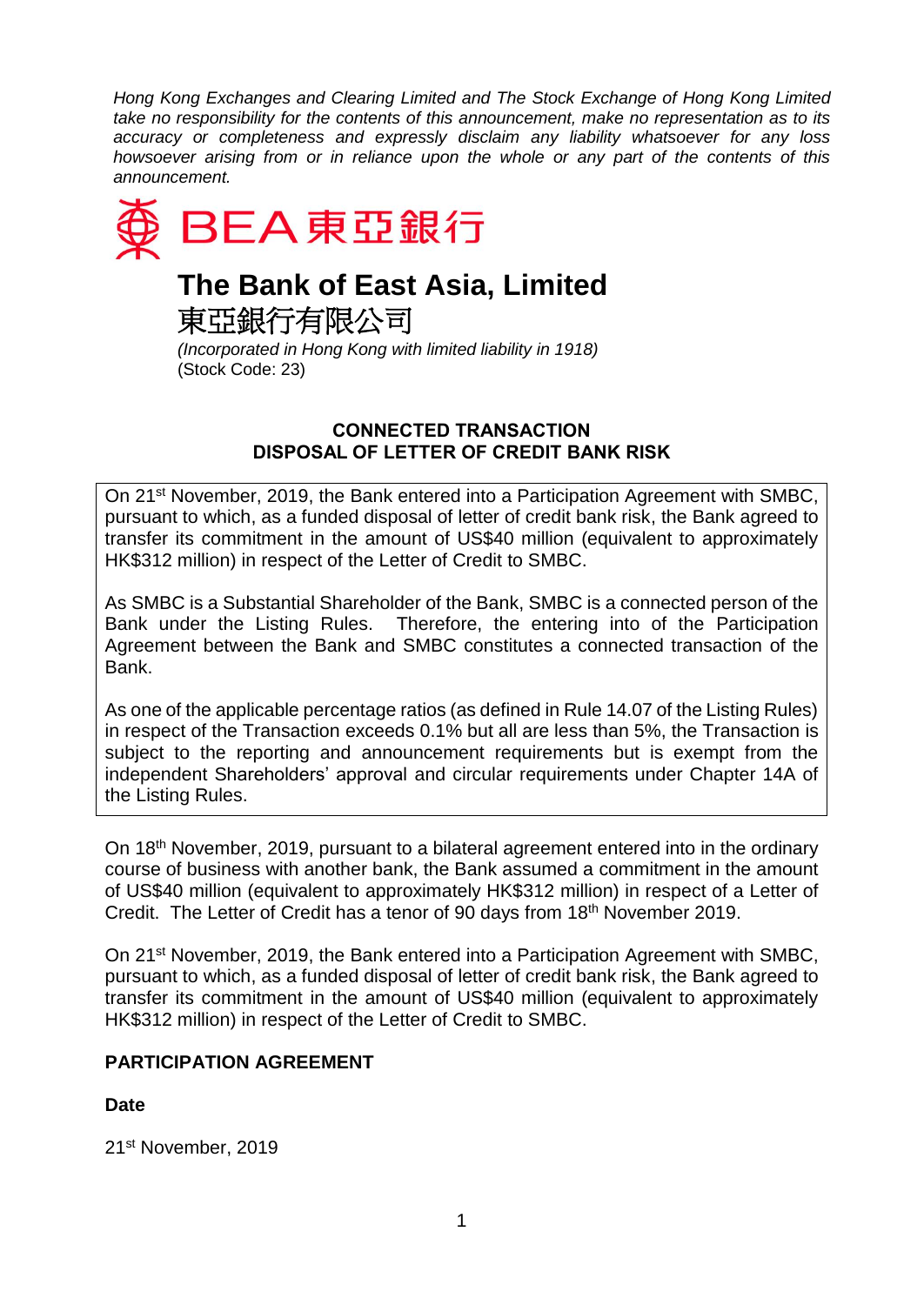## **Parties**

Transferor: The Bank of East Asia, Limited Transferee: Sumitomo Mitsui Banking Corporation, Hong Kong branch

#### **Subject Matter**

The Transferor agrees to transfer its commitment in the amount of US\$40 million (equivalent to approximately HK\$312 million) (including all related obligations and risks) in respect of the Letter of Credit to the Transferee.

#### **Tenor**

90 days from 21<sup>st</sup> November, 2019

#### **Commission**

The Transferee will be entitled to a commission of three-month LIBOR plus 0.20% payable in arrear calculated on the basis of a year of 360 days and the actual number of days elapsed. The commission will be paid to the Transferee after maturity.

#### **REASONS FOR AND BENEFITS OF THE TRANSACTION**

The Directors consider that the Transaction is in the best interests of the Bank as it helps promote the trade finance business cooperation between the Bank and SMBC, and also serves as a general balance sheet management tool for the Bank.

Taking into account of the above, the Directors, including the independent Non-executive Directors, are of the view that, (i) the Participation Agreement has been entered into in the ordinary and usual course of business of the Group and is on normal commercial terms and that (ii) the terms of the Participation Agreement are fair and reasonable and in the interest of the Bank and its Shareholders as a whole.

To the best knowledge of the Directors, none of the Directors has a material interest in the transactions contemplated under the Participation Agreement. Accordingly, no Director is required to abstain from voting on the relevant Board resolution.

#### **FINANCIAL EFFECTS OF THE TRANSACTION AND USE OF PROCEEDS**

The full commitment (including all related obligations and risks) of the Bank in respect of the Letter of Credit will be transferred to SMBC. SMBC will be entitled to a commission for assuming these obligations and risks as set out above. After taking this into account, the Bank will be entitled to a net commission in the amount of US\$6,000 (equivalent to approximately HK\$46,800) which will be paid to it after the maturity date in the Letter of Credit. The Bank intends to use the net commission for general corporate purpose.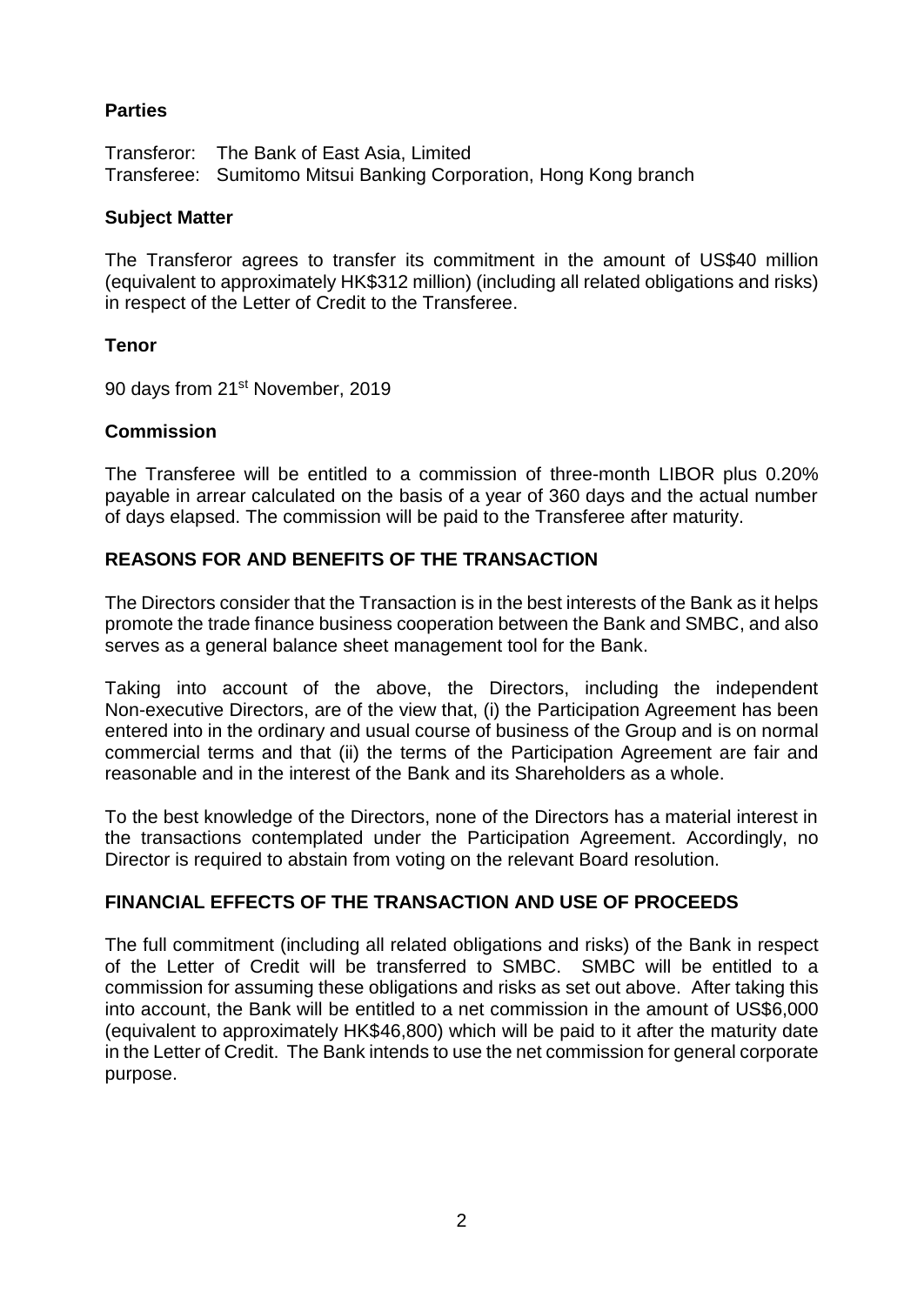#### **GENERAL INFORMATION**

1. The Bank

Incorporated in 1918, BEA is a leading Hong Kong-based financial services group listed on The Stock Exchange of Hong Kong with total consolidated assets of HK\$876.8 billion (US\$112.2 billion) as of 30<sup>th</sup> June, 2019. BEA provides a comprehensive range of corporate banking, personal banking, wealth management, and investment services to customers throughout Greater China and beyond through an extensive network of nearly 200 outlets covering Hong Kong, Macau, Taiwan, Mainland China, Southeast Asia, the United Kingdom, and the United States. For more information, please visit www.hkbea.com.

2. SMBC

SMBC (a Substantial Shareholder of the Bank) and its group companies offer a broad range of financial services including banking, leasing, securities, investment, and other credit related businesses globally.

# **IMPLICATIONS UNDER THE LISTING RULES**

As SMBC is a Substantial Shareholder of the Bank, SMBC is a connected person of the Bank under the Listing Rules. Therefore, the entering into of the Participation Agreement between the Bank and SMBC constitutes a connected transaction of the Bank.

As one of the applicable percentage ratios (as defined in Rule 14.07 of the Listing Rules) in respect of the Transaction exceeds 0.1% but all are less than 5%, the Transaction is subject to the reporting and announcement requirements but is exempt from the independent Shareholders' approval and circular requirements under Chapter 14A of the Listing Rules.

#### **DEFINITIONS**

Unless the context otherwise requires, the following expressions have the following meanings in this announcement:

| "Bank" or "BEA"    | The Bank of East Asia, Limited, a company incorporated in<br>Hong Kong with limited liability and the shares of which are listed<br>on the Main Board of the Stock Exchange (stock code: 23) |
|--------------------|----------------------------------------------------------------------------------------------------------------------------------------------------------------------------------------------|
| "Directors"        | the directors of the Bank                                                                                                                                                                    |
| "HK\$"             | Hong Kong dollars, the lawful currency of Hong Kong                                                                                                                                          |
| "Hong Kong"        | the Hong Kong Special Administrative Region of the People's<br><b>Republic of China</b>                                                                                                      |
| "Letter of Credit" | a letter of credit dated 15 <sup>th</sup> November, 2019 issued by a branch<br>of another bank in the Mainland for a trade transaction pursuant<br>to a general trade facility               |
| "LIBOR"            | London Interbank Offered Rate                                                                                                                                                                |
| "Listing Rules"    | the Rules Governing the Listing of Securities on the Stock<br>Exchange                                                                                                                       |